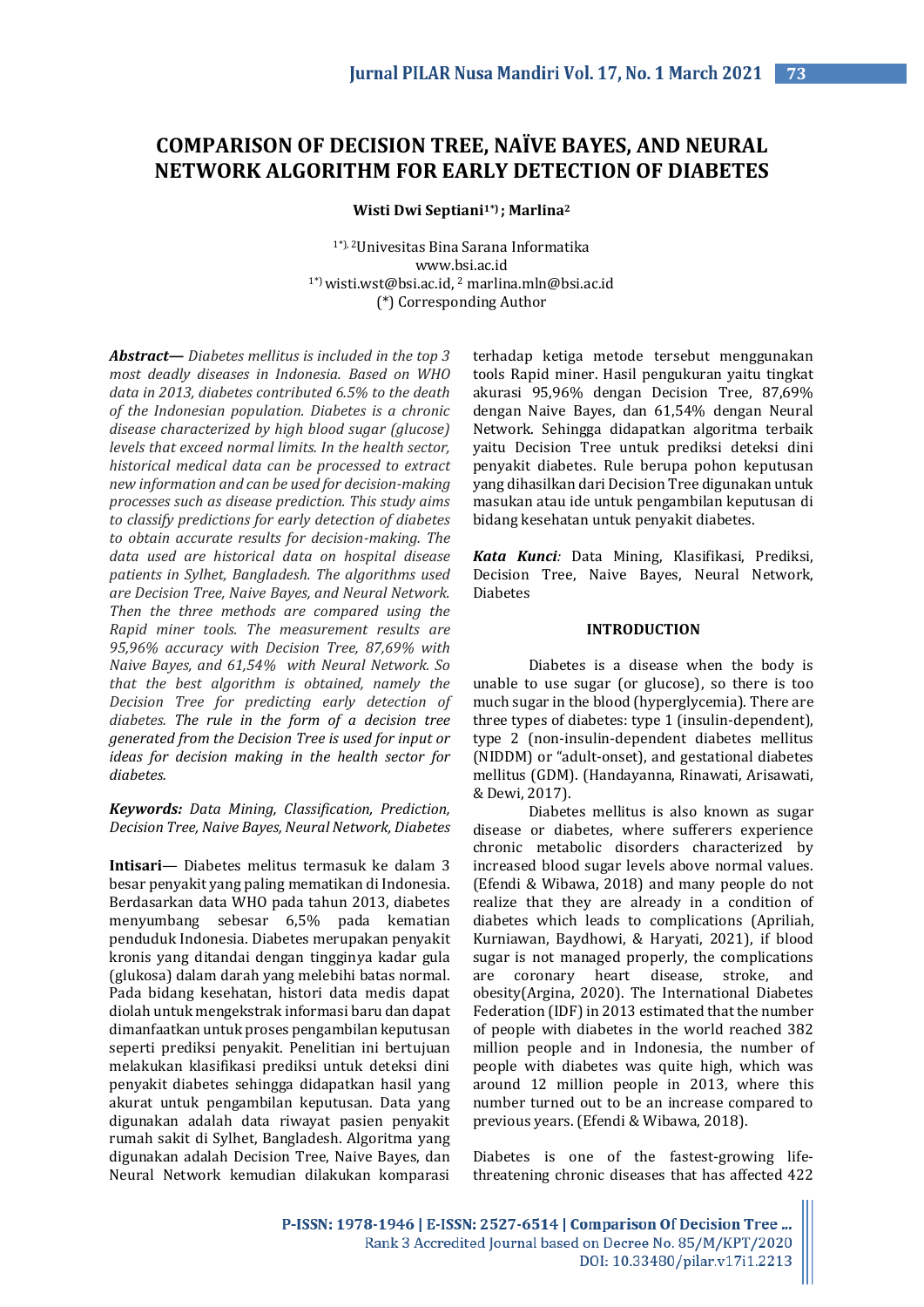million people worldwide according to a report by the World Health Organization (WHO), in 2018 (Apriliah et al., 2021). Delay in the diagnosis of diabetes has led to an increasing number of diabetics (Putri, Irawan, & Rizky, 2021). Also, the increasing number of diabetics due to diabetes is known as a silent killer. This refers to many who do not realize that they have diabetes. Patients are usually known to have this disease when complications occur without any initial treatment. (Efendi & Wibawa, 2018). Therefore, awareness and efforts are needed to make early detection of diabetes by recognizing the symptoms that occur. Medical data records in diagnosing a disease can be used as material for extracting data and generating information to predict disease symptoms.

The branch of data mining science which is often also called knowledge in database (KDD) is often used interchangeably in explaining the process of extracting information in large databases but still related to each other. (Sunge, 2018). The purpose of this study is to design a model that can estimate the likelihood of developing diabetes in patients with maximum accuracy. Classification is a data mining technique that assigns categories to data sets for more accurate prediction and analysis (Apriliah et al., 2021).

The literature on data mining in terms of diabetes prediction has been carried out with several methods, namely diabetes prediction using the K-Nearest Neighbor Classification Method with the highest accuracy of 39% and the highest precision of 65% (Argina, 2020), using the comparison of ID3 and Naive Bayes algorithms and the best algorithm is Naive Bayes with the result 76% (Nurdiana & Algifari, 2020). Then, predicting diabetes using Naive Bayes with an accuracy of 72% and getting an increase to 74.74% with the addition of genetic algorithm feature selection (Handayanna et al., 2017), using the ID3 algorithm with the best attribute selection with an accuracy of 84.77% (Efendi & Wibawa, 2018), and predicting diabetes in the early stages using the Random Forest classification algorithm (Apriliah et al., 2021). There have not been many studies on the comparison of classification algorithms.

Data mining, which is called the mining process or data mining, will later produce valuable knowledge and can be implemented in decision support systems (Amalia, 2018), one of which is in the health sector for disease prediction.

According to Gorunescu, among the most popular data mining classification models are *Decision/Classification Trees, Bayesian Classifiers/Naïve Bayes Classifiers, Neural Networks, Statistical Analysis, Genetic Algorithms, Rough Sets, K-Nearest Neighbor Classifier, Rule-based Methods, Memory Based Reasoning, Support Vector Machines* (Septiani, 2020).

A decision tree is part of a classification algorithm that is widely used because it is easy to understand where tree branches are concluded in the form of classification (Septiani, 2020). Bayes classification which is also known as Naive Bayes is used to calculate the probability of a class, has the ability comparable to decision trees and Neural Networks. (Buani, 2018). Neural Networks have become an important standard tool for data mining and are used for pattern classification, prediction, and clustering tasks (Handayani, Nurlelah, Raharjo, & Ramdani, 2019). Therefore, in this experiment, a comparison of the data mining classification method with the proposed model is the Decision Tree, Naive Bayes, and Neural Network algorithms for predicting the early detection of diabetes.

#### **MATERIALS AND METHODS**

This study conducted an experiment in the form of a decision support system for predicting early detection of diabetes. To complete the research, a research design is made which is designed as a reference or research guideline and can be described as follows:





Figure 1 shows the design in the study which is a step from conducting experiments with an explanation of each step as follows:

1. Data Collection

This study uses patient history data from a hospital in Sylhet, Bangladesh in the form of a diabetes dataset from the UCI Machine Learning Repository (University of California Irvine) with the web address[: http://archives.uci.edu/ml/.](http://archives.uci.edu/ml/) The data collected was 520 data with attributes: *age, gender, polyuria, polydipsia, sudden\_weight\_loss, weakness, polyphagia, genital\_thrush, visual\_blurring, itching, irritability, delayed\_healing, partial\_paresis, muscle\_stiffness, alopecia, obesity,* dan *class* (attribute prediction result).

2. Data Processing

The initial data processing is carried out: (1) Data validation, to identify and delete odd data, inconsistent data, and incomplete data. (2) Data

P-ISSN: 1978-1946 | E-ISSN: 2527-6514 | Comparison Of Decision Tree ... Rank 3 Accredited Journal based on Decree No. 85/M/KPT/2020 DOI: 10.33480/pilar.v17i1.2213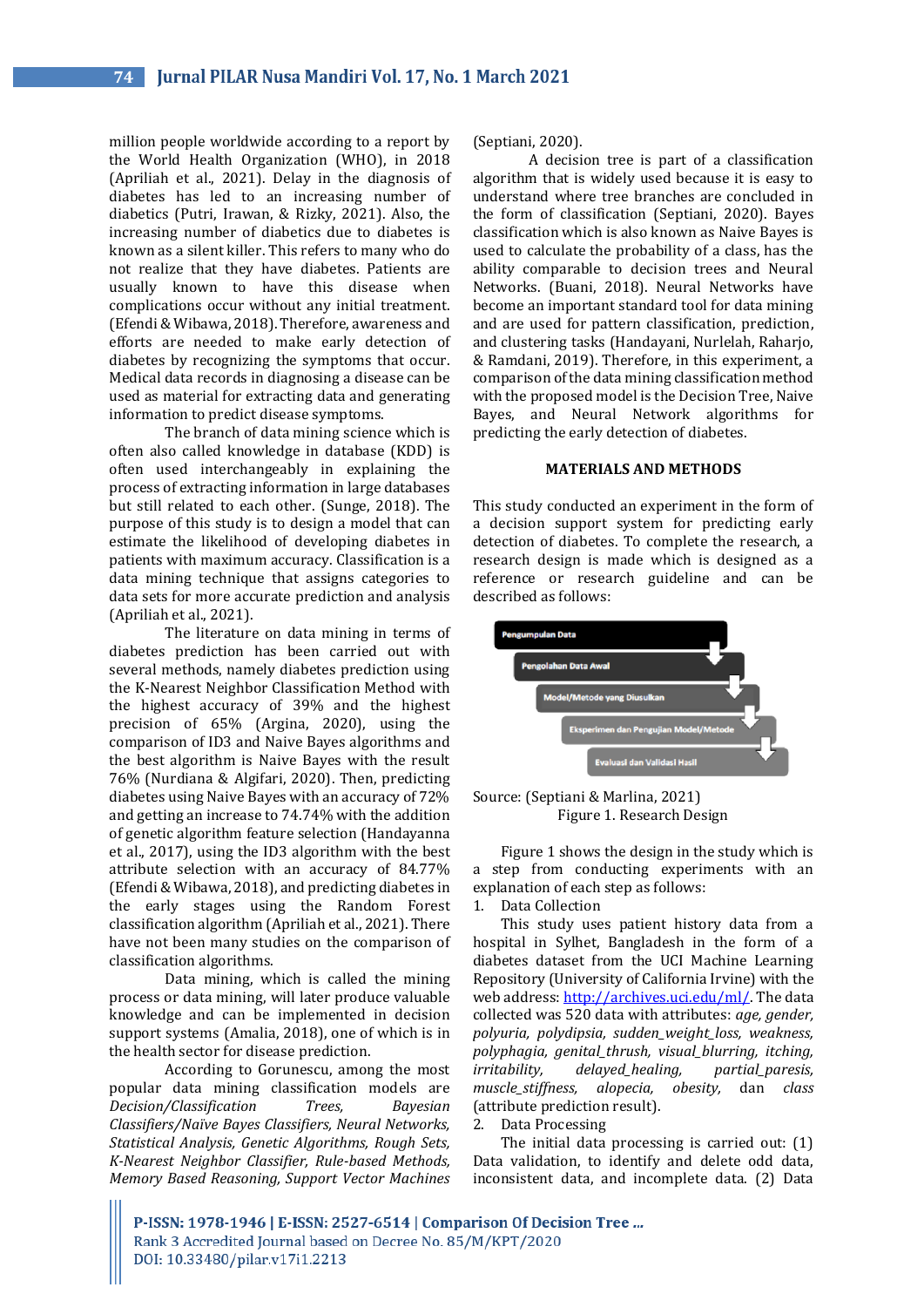integration and transformation, to improve algorithm accuracy and efficiency. The data used in this study are categorical. (3) Data size reduction and discretization to obtain a dataset with fewer attributes and records but informative.





In Figure 2, the initial data processing is carried out in the form of a replace missing model which aims to eliminate duplication and anomalies or data inconsistencies. The results of the missing attributes performed and inconsistent data will be eliminated. From the data obtained as many as 520 records of the initial data processing process, the results of the attributes used are *age, gender, polyuria, polydipsia, sudden\_weight\_loss, weakness, polyphagia, genital\_thrush, visual\_blurring, itching, irritability, delayed\_healing, partial\_paresis, muscle\_stiffness, alopecia, obesity,* dan *class* (attribute prediction result). Of the 520 records containing the classification, 320 data class "Positive" and 200 records class "Negative".

# 3. Proposed Model/Method

The proposed model is a data mining classification that has one of the roles of prediction, which is similar to classification and estimation (Prahartiwi & Dari, 2021). Pada In this study using the Diabetes dataset, the proposed model is the Decision Tree Algorithm, Naïve Bayes and Neural Network.

## 4. Experiment and Testing

Experiments were carried out by processing diabetes datasets using Decision Tree Algorithms, Naïve Bayes and Neural Networks. Then a comparison is made for the three modes. The tools used are Rapidminer. Algorithm comparisons were carried out to know the algorithm with the best performance and produce a better method for the dataset (Annisa, 2019), in this case, the diabetic dataset.

# 5. Evaluation and Valdiation

In the evaluation, observations and analysis of the results of model performance were carried out as measured by the Rapidminer tools (Nugraha, Shidiq, & Rahayu, 2019). Evaluation and validation were tested for accuracy with the Confusion Matrix.

#### **RESULT AND DISCUSSION**

Experiments and model testing are carried out to calculate and generate rules from the proposed model.

1. Decision Tree

The first experiment was carried out by testing the K-Fold Cross Validation model for the Decision Tree Algorithm as follows:



Source: (Septiani & Marlina, 2021) Figure 3. Decision Tree Testing

In Figure 3, validation of the applied model, namely the Decision Tree, is carried out to test how the algorithm performs and produces the accuracy values in Table 1 below:

| Table 1. Decision Tree Algorithm Accuracy             |                 |                 |                  |
|-------------------------------------------------------|-----------------|-----------------|------------------|
|                                                       | <b>True</b>     | <b>True</b>     | <b>Class</b>     |
|                                                       | <b>Positive</b> | <b>Negative</b> | <b>Precision</b> |
| <b>Pred Positive</b>                                  | 306             |                 | 97.76%           |
| Pred                                                  | 14              | 193             | 93.24%           |
| <b>Negative</b>                                       |                 |                 |                  |
| <b>Class Recall</b>                                   | 97.56%          | 59.38%          |                  |
| <b>Accuracy</b>                                       | 95.96%          |                 |                  |
| $\alpha$ $\alpha$ $\alpha$ $\alpha$ $\alpha$ $\alpha$ |                 |                 |                  |

Source: (Septiani & Marlina, 2021)

Based on the accuracy results in Table 1, it can be concluded that of the 520 records tested with the Decision Tree, the results obtained were 313 records predicted to be "Positive" and 207 records "Negative" with the following criteria:

- From the 313 records predicted to be "Positive" the result is 306 records according to "Positive" and 7 data that are predicted to be "Positive" but turn out to be "Negative".
- From the 207 records predicted to be "Negative," the result is 193 records according to "Negative" and 14 data which are predicted to be "Negative" but turn out to be "Positive.

## 2. Naïve Bayes

The second experiment was carried out by testing the K-Fold Cross Validation model for the Naïve Bayes Algorithm as follows: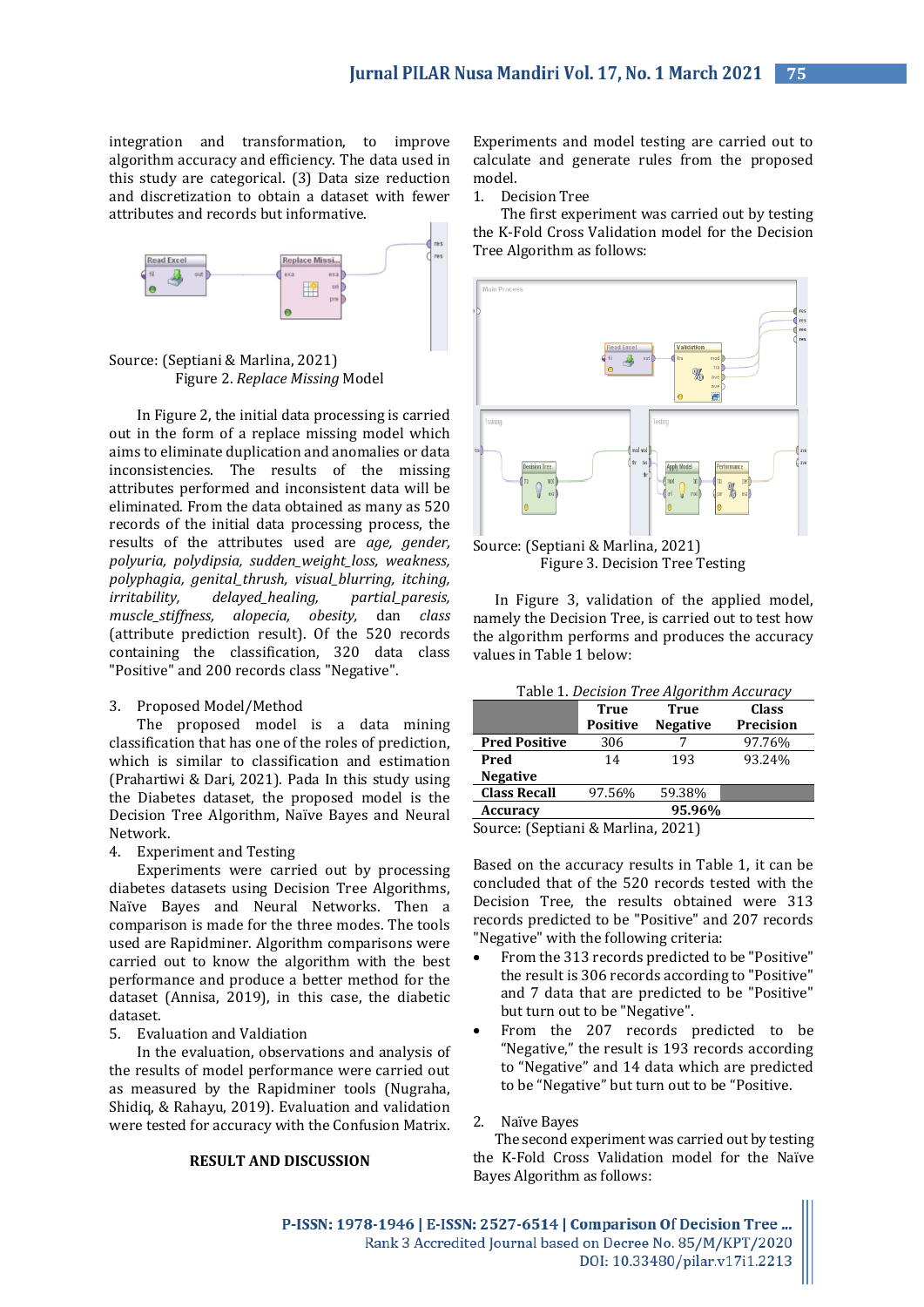

Figure 4. Naïve Bayes Testing

In Figure 4, validation of the applied model, namely the Naïve Bayes, is carried out to test how the algorithm performs and produces the accuracy values in Table 2 below:

| Table 2. Akurasi Algoritma Naïve Bayes |                 |                 |              |  |
|----------------------------------------|-----------------|-----------------|--------------|--|
|                                        | <b>True</b>     | True            | <b>Class</b> |  |
|                                        | <b>Positive</b> | <b>Negative</b> | Precision    |  |
| <b>Pred Positive</b>                   | 276             | 20              | 93.24%       |  |
| Pred                                   | 44              | 180             | 80.36%       |  |
| <b>Negative</b>                        |                 |                 |              |  |
| <b>Class Recall</b>                    | 97.56%          | 59.38%          |              |  |
| Accuracy                               |                 | 87.69%          |              |  |

Source: (Septiani & Marlina, 2021)

Based on the accuracy results in Table 2, it can be concluded that of the 520 records tested with Naïve Bayes, 296 records were predicted to be "Positive" and 224 records "Negative" with the following criteria:

- From the 296 records predicted to be "Positive" the result is 276 records according to "Positive" and 20 data that are predicted to be "Positive" but turn out to be "Negative".
- From the 224 records predicted to be "Negative" the result is 180 records according to "Negative" and 40 data that are predicted to be "Negative" but turn out to be "Positive".
- 3. Neural Network

The second experiment was carried out by testing the K-Fold Cross Validation model for the Neural Network Algorithm as follows:



Source: (Septiani & Marlina, 2021) Figure 5. Neural Network Testing

In Figure 5, validation of the applied model, namely the Neural Network, is carried out to test how the algorithm performs and produces the accuracy values in Table 3 below:

| Table 3. Akurasi Algoritma Neural Network |  |
|-------------------------------------------|--|
|-------------------------------------------|--|

|                                   | <b>True</b>     | True            | Class     |
|-----------------------------------|-----------------|-----------------|-----------|
|                                   | <b>Positive</b> | <b>Negative</b> | Precision |
| <b>Pred Positive</b>              | 320             | 200             | 61.54%    |
| Pred                              |                 | 0               | 0%        |
| <b>Negative</b>                   |                 |                 |           |
| <b>Class Recall</b>               | 100.00%         | $0.00\%$        |           |
| Accuracy                          |                 | 61.54%          |           |
| $\sim$<br>$\sim$<br>$\sim$ $\sim$ | <br>$\cdots$    | <b>00011</b>    |           |

Source: (Septiani & Marlina, 2021)

Based on the accuracy results in Table 3, it can be concluded that of the 520 records tested with Neural Network, 520 records were predicted to be "Positive" and 0 records "Negative" with the following criteria:

- From the 520 records predicted to be "Positive" the result is 320 records according to "Positive" and 200 data that are predicted to be "Positive" but turn out to be "Negative".
- From the 0 records predicted to be "Negative" the result is 0 records according to "Negative" and nothing is predicted "Positive".

Based on the analysis of algorithm testing that has been done, the results can be summarized in table 4 bellow:

| Table 4. Comparison of Accuracy    |                 |              |                |
|------------------------------------|-----------------|--------------|----------------|
|                                    | <b>Decision</b> | Naïve        | <b>Neural</b>  |
|                                    | <b>Tree</b>     | <b>Bayes</b> | <b>Network</b> |
| Accuracy                           | 95.96%          | 87,69%       | 61,54%         |
| Source: (Septiani & Marlina, 2021) |                 |              |                |

Based on the data in Table 4 which is the result of the comparison of accuracy, it is concluded in this study that Decision Tree is the best algorithm of choice to be applied to this diabetes detection data.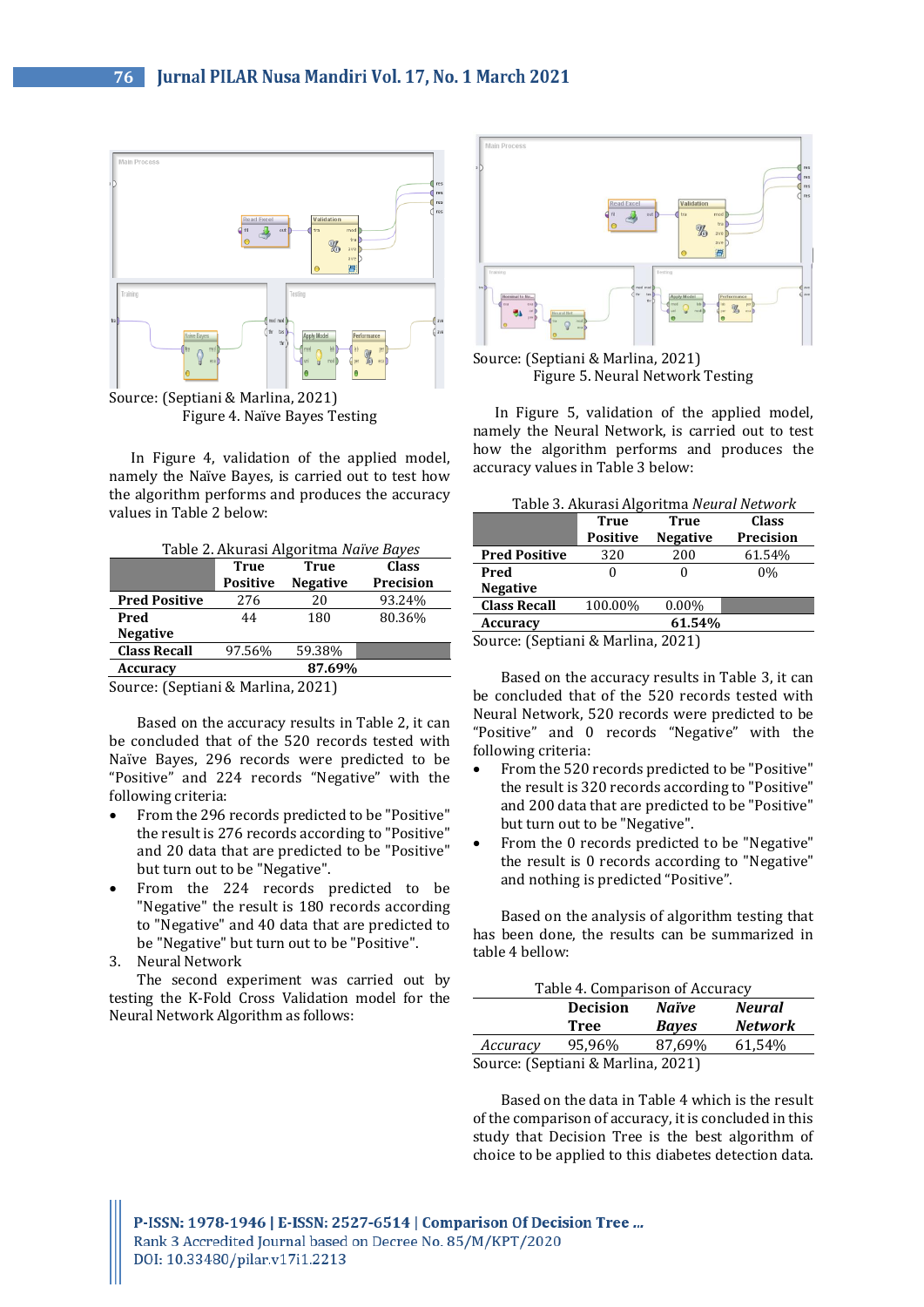In testing the Decision Tree model, a decision tree is obtained as shown in Figure 9 below:



Source: (Septiani & Marlina, 2021)

Figure 6. Decision Tree

Figure 6 shows the decision tree or rules generated by the Decision Tree algorithm. 19 rules were generated with the following conditions:

**R1**: IF Polyuria = NO and Polydipsia = NO and Gender = Female and Alopecia = NO and Age > 34,5 then "POSITIVE"

**R2**: IF Polyuria = NO and Polydipsia = NO and Gender = Female and Alopecia = NO and Age < 34,5 and Visual\_blurring= NO then "NEGATIVE"

**R3**: IF Polyuria = NO and Polydipsia = NO and Gender = Female and Alopecia = NO and Age < 34,5 and Visual\_blurring= YES then "POSITIVE"

**R4**: IF Polyuria = NO and Polydipsia = NO and Gender = Female and Alopecia = YES then "NEGATIVE"

**R5**: IF Polyuria = NO and Polydipsia = NO and Gender = Male and Irritability = NO then "NEGATIVE"

**R6**: IF Polyuria = NO and Polydipsia = NO and Gender = Male and Irritability = YES and Genital\_trush =  $NO$  and  $Age$  >  $42,5$  then "NEGATIVE"

R7: IF Polyuria = NO and Polydipsia = NO and Gender = Male and Irritability = YES and Genital\_trush = NO and Age < 42,5 then "POSITIVE" **R8**: IF Polyuria = NO and Polydipsia = NO and Gender = Male and Irritability = YES and Genital trush = YES then "POSITIVE"

**R9**: IF Polyuria = NO and Polydipsia = YES and Irritability = NO and Age > 39 and Alopecia = NO and Itching = NO then "POSITIVE"

R10: IF Polyuria = NO and Polydipsia = YES and Irritability =  $NO$  and  $Age > 39$  and Alopecia =  $NO$ and Itching = YES then "NEGATIVE"

**R11**: IF Polyuria = NO and Polydipsia = YES and Irritability = NO and Age > 39 and Alopecia = YES then "POSITIVE"

**R12:** IF Polyuria = NO and Polydipsia = YES and Irritability = NO and Age < 39 then "POSITIVE"

**R13**: IF Polyuria = NO and Polydipsia = YES and Irritability = YES then "POSITIVE"

**R14**: IF Polyuria = YES and Age > 71 and Sudden\_weight\_loss = NO then "NEGATIVE"

**R15**: IF Polyuria = YES and Age > 71 and Sudden\_weight\_loss = YES then "POSITIVE"

**R16**: IF Polyuria = YES and Age < 71 and Polydispia = NO and Obesity = NO then "POSITIVE"

**R17**: IF Polyuria = YES and Age < 71 and Polydispia = NO and Obesity = YES and Delayed\_healing = NO then "POSITIVE"

**R18**: IF Polyuria = YES and Age < 71 and Polydispia = NO and Obesity = YES and Delayed\_healing = YES then "NEGATIVE"

**R19**: IF Polyuria = YES and Age < 71 and

Polydispia = YES then "POSITIVE"

# **CONCLUSION**

The results of testing the diabetes dataset in the form of accuracy values, namely the Decision algorithm of 96.96%, Naive Bayes of 87.69%, and Neural Network of 61.54%. This study produces an algorithm with the best accuracy value, namely Decision Tree, and also obtained a decision tree that produces 19 rules and can be used as decision making for early detection of diabetes. This research can be used as material for further research by using optimization or feature selection methods such as Genetic Algorithm, Adabbost, or